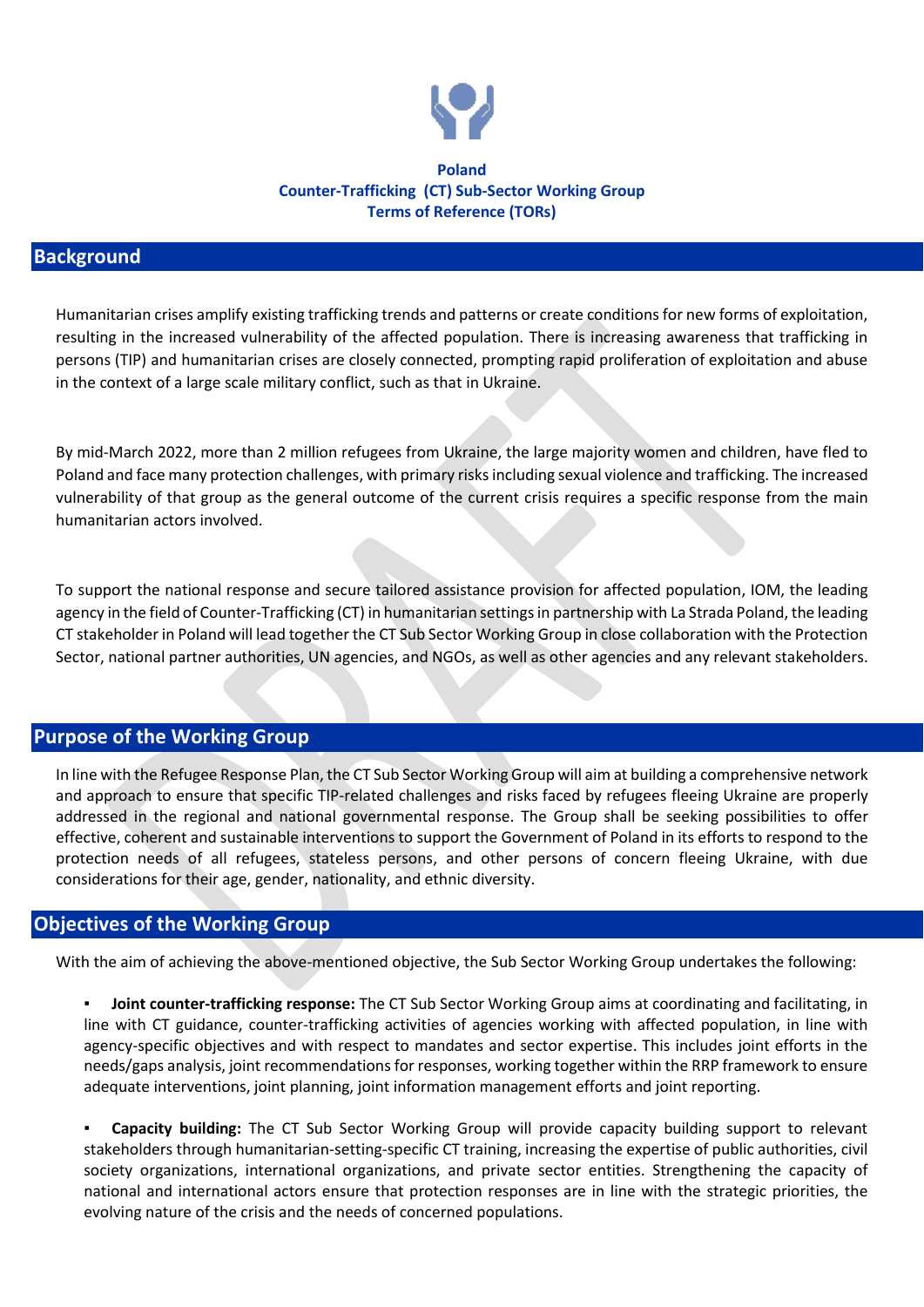**Information and communications:** The CT Sub Sector Working Group will facilitate the development of a comprehensive communication plan and will coordinate the dissemination of the key CT messages, targeting atrisk crisis-affected groups through awareness-raising campaigns.

**Data Collection:** The CT Sub Sector Working Group will facilitate and coordinate data collection on human trafficking and associated forms of exploitation and abuse in the context of the current humanitarian crisis, displacement, and large-scale migration. Data will include information on refugees' experiences that may be associated with human trafficking or other exploitative practices during their flight from Ukraine. The data collected will be used to facilitate evidence-based policy-making, offering an insight to support estimations of the prevalence of particular risks and measuring the impact of anti-trafficking interventions.

▪ **Monitoring:** The CT Sub Sector Working Group will monitor the TIP occurrence within the crisis-affected population and its dynamics and trends, identifying potential gaps and addressing common barriers within the existing referral mechanism.

▪ **Mapping:** The Sub Sector Working Group will aim to carry out systematized and up-to-date mapping of all actors in the CT field and support available to Victims of Trafficking. This will allow for a comprehensive identification of operational needs and gaps, production of joint recommendations for responses, and will ensure adequate funding and allocation of resources.

The Working Group will work toward avoiding duplication of efforts and highlight synergies between relevant stakeholders in close cooperation with national and local authorities.

# **Principles and definitions**

The activities of members of the Working Group shall be guided by the **Protection Principles** contained in the Humanitarian Charter and the Minimum Standards in Humanitarian Response, namely:

- Do-no-harm: avoiding exposing refugees to further harm as a result of your actions as well as protect refugees from physical and psychological harm arising from violence and coercion.
- Impartiality: providing assistance in proportion to need and without discrimination.
- Claiming rights: Assisting refugees claim their rights, access available remedies and recover from the effects of abuse.

### **Geographical coverage**

The CT Working Group has nation-wide coverage, providing strategic direction and guidance to all actors engaged in the Ukraine emergency response in Poland.

### **Working Group tasks and responsibilities**

- Jointly identify gaps and relevant recommendations for response through participatory methods
- Develop, apply and promote standards, guidelines and good practices, including capacity building
- Advocate on behalf of affected populations and sector participants
- Ensure accountability to affected populations, including engagement with and support of the affected population, promotion of effective two-way communication reflecting the languages and communication preferences of people of concern.
- Develop and manage a response plan